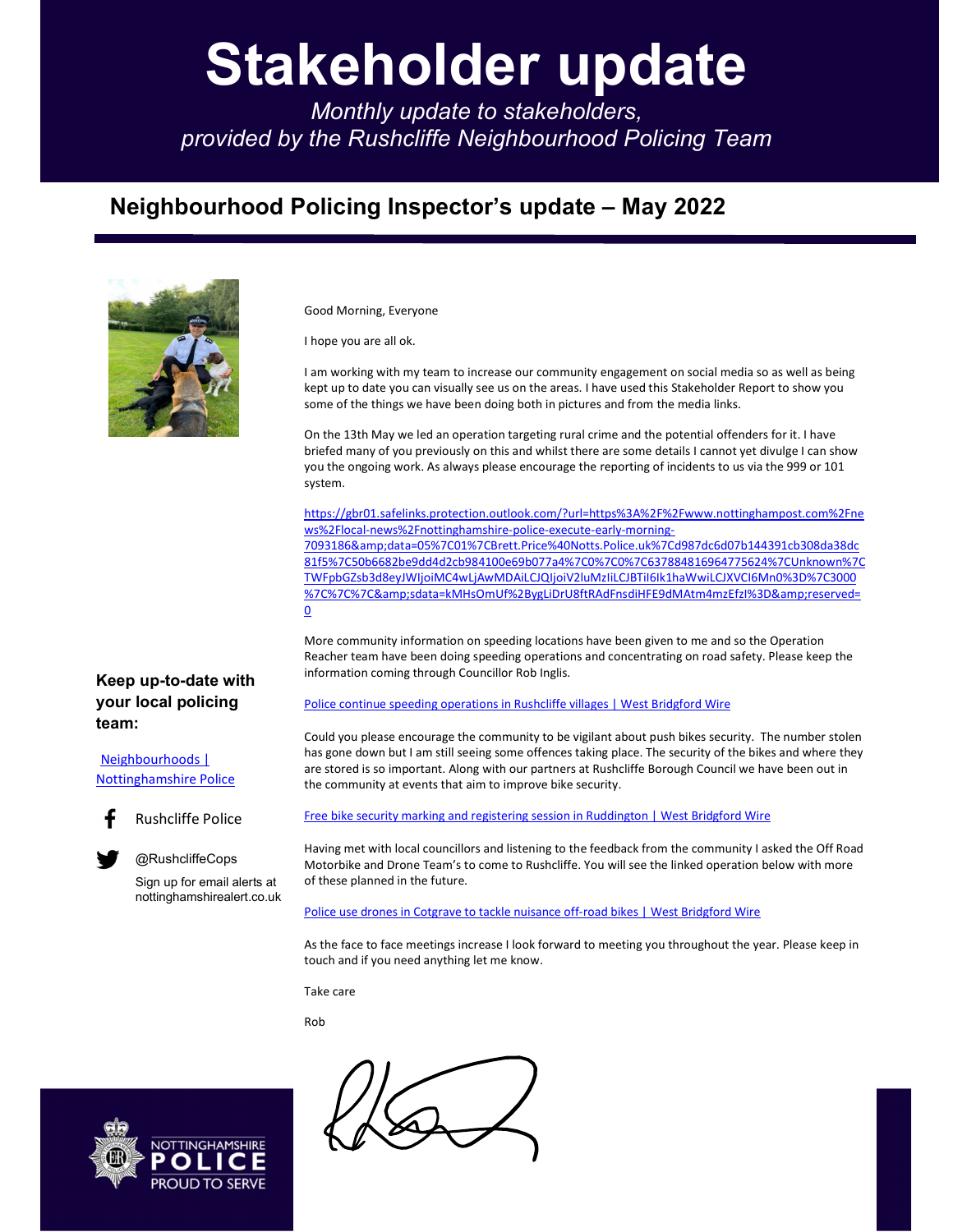





www.nottinghamshire.police.uk

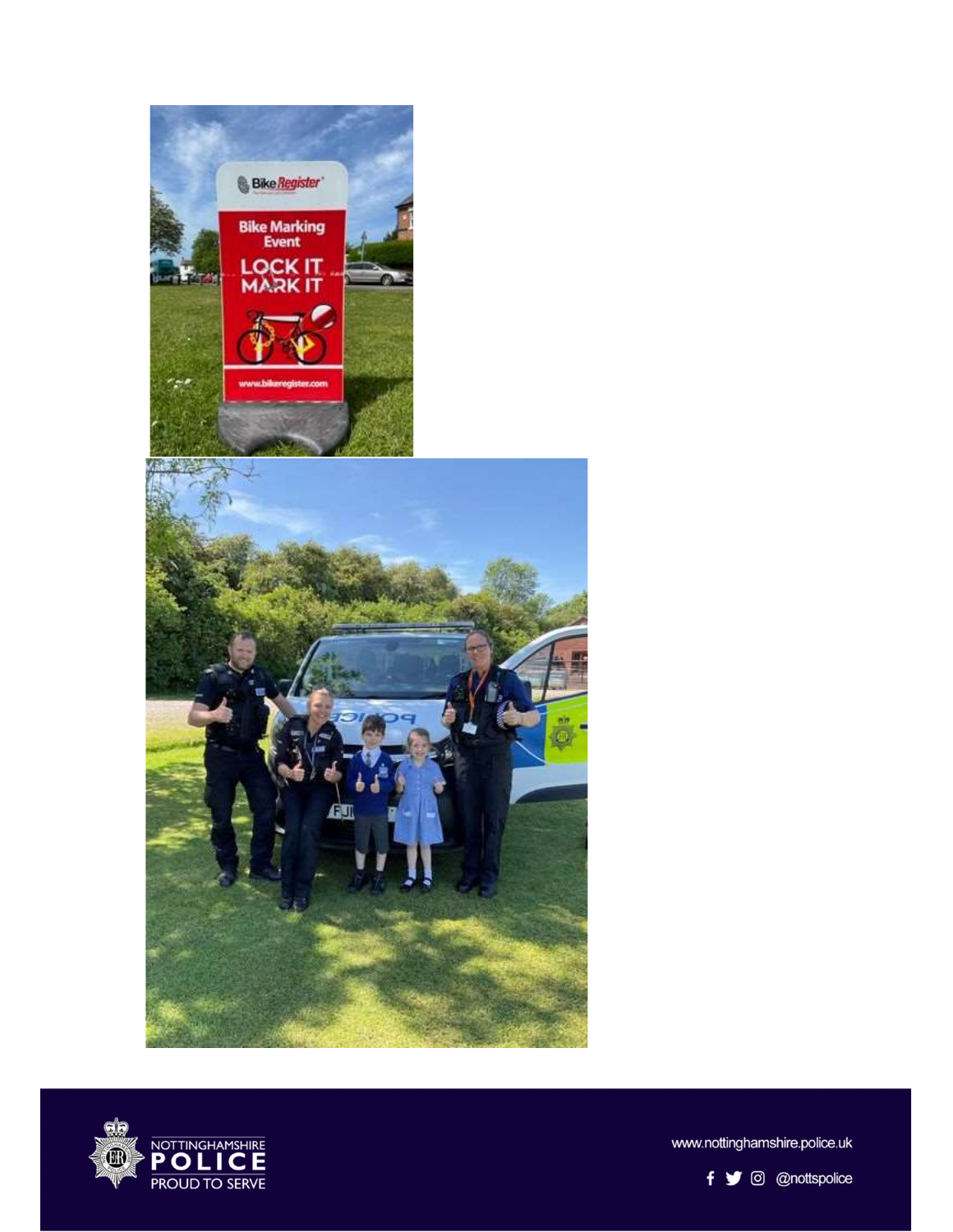



www.nottinghamshire.police.uk